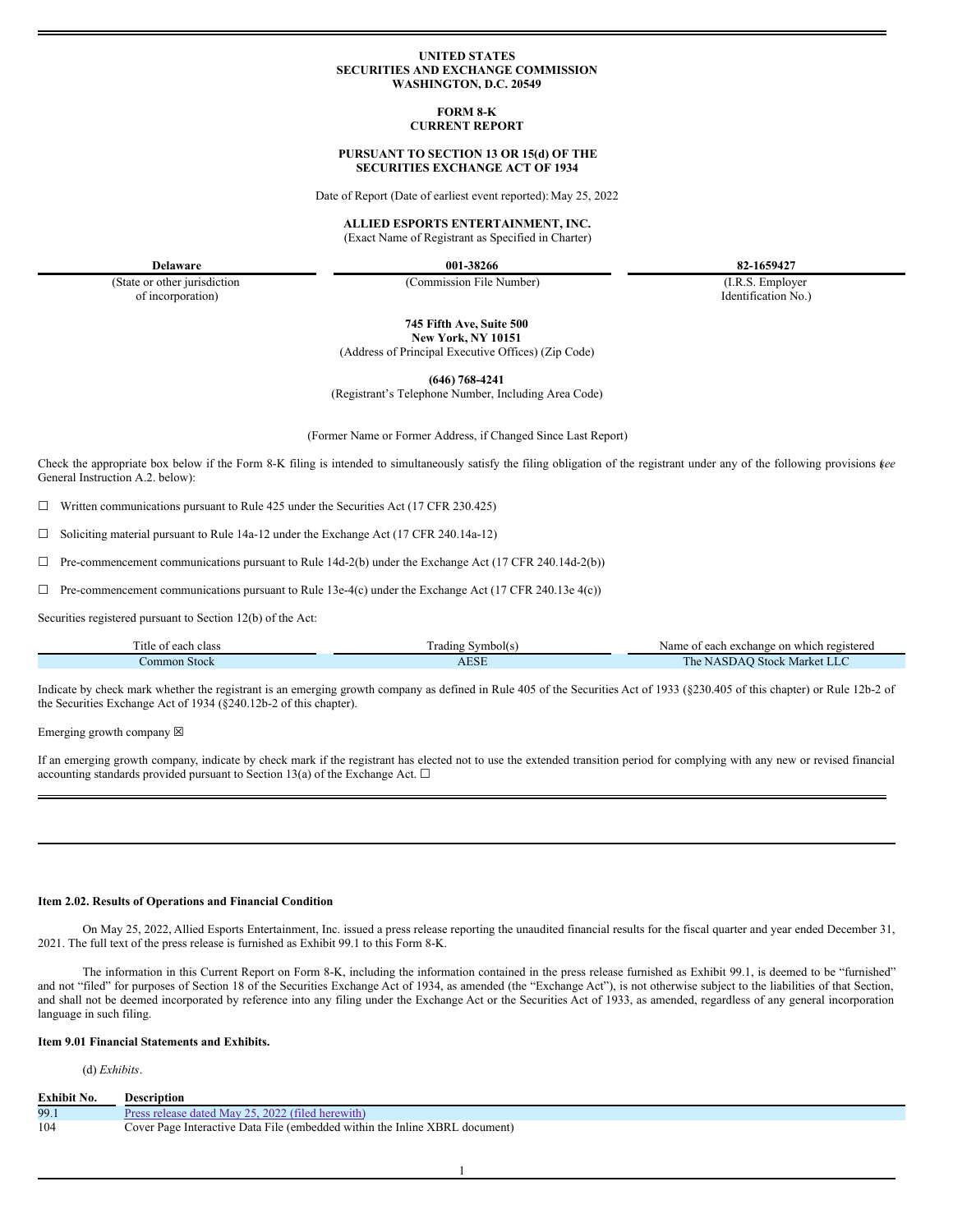# **SIGNATURE**

Pursuant to the requirements of the Securities Exchange Act of 1934, the registrant has duly caused this report to be signed on its behalf by the undersigned hereunto duly authorized.

Dated: May 25, 2022

# **ALLIED ESPORTS ENTERTAINMENT, INC.**

By: /s/ Roy Anderson Roy Anderson, *Chief Financial Of icer*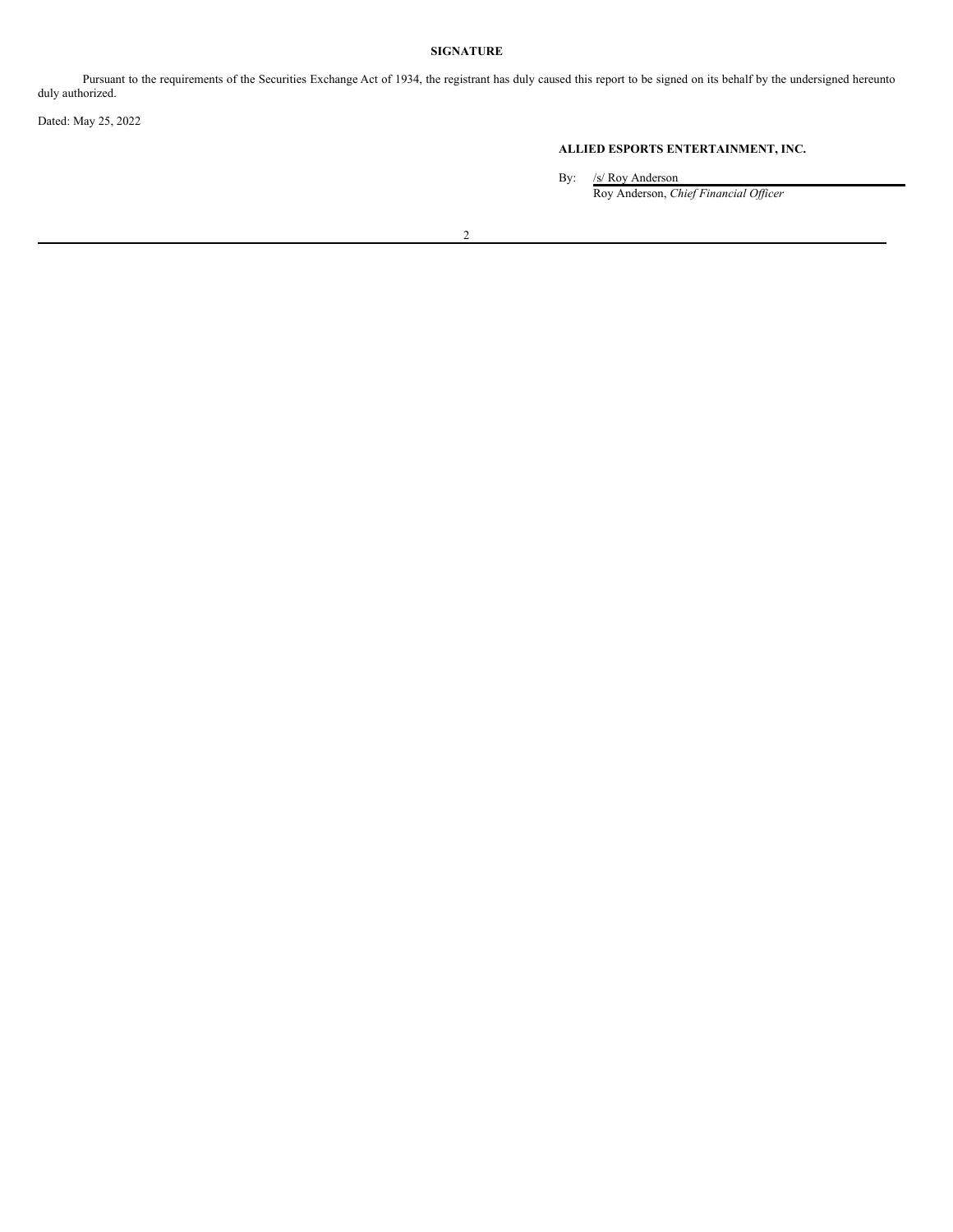

# **Allied Esports Entertainment Announces Fourth Quarter and Full Year 2021 Financial Results**

New York, NY (May 25, 2022) - Allied Esports Entertainment, Inc. (NASDAQ: AESE) (the "Company" or "AESE"), a global esports entertainment company, today announced financial results for the fourth quarter and fiscal year ended December 31, 2021, as well as an update on key business initiatives. This release refers to "continuing" and "discontinued" operations due to the sale of the Company's subsidiaries owning and operating its poker-related business, the World Poker Tour ® ("World Poker Tour," or "WPT<sup>®</sup>") on July 12, 2021. Unless otherwise noted, results presented in this release relate to the continuing operations of the Company and its Allied Esports business, and excludes the operations of the World Poker Tour, which are classified as discontinued operations of the Company.

Commenting on the fourth quarter 2021 results and strategic process, the Company's Interim CEO, Lyle Berman, said, "As our Esports operations continue to recover from the effects of the COVID-19 pandemic, our process to explore strategic alternatives for the business is gaining traction and we are in active discussions with several interested parties. We ended the year with a cash position of nearly \$98 million, including restricted cash, and we are continuing to identify opportunities to invest this cash to acquire or merge with an existing business, along with any cash from any sale of the Esports business."

Mr. Berman continued, "Over the past several months, we have reviewed the merits of a number of potential target investment opportunities with our financial and legal advisors. Our due diligence and the continued sourcing of other opportunities remains ongoing. We continue to work with a sense of urgency in these efforts and we are very focused on finding the absolute best opportunity available to maximize value for our shareholders."

# **Fourth Quarter 2021 Financial Results**

Revenues: Total revenues of \$1.9 million increased 108% for the fourth quarter of 2021 compared to the fourth quarter of 2020. This was driven by the increased foot traffic at the Company's HyperX Arena Las Vegas due to the increased number of events, as well as encouraging results from the Company's Multiplatform Content pillar of the business.

Costs and expenses: Total costs and expenses for the fourth quarter of 2021 were \$5.7 million, a decrease of 64% compared to the fourth quarter of 2020. Costs and expenses decreased primarily due to the impairment of investments and property and equipment that were charged to operations in the prior year period. The decrease was somewhat offset by an increase in in-person expenses due to the recovery of live in-person events.

Net loss for the fourth quarter of 2021 was \$6.3 million compared to a net loss of \$18.9 million in the prior year period.

Adjusted EBITDA loss was \$2.1 million for the fourth quarter of 2021 compared to a loss of \$7.8 million in the fourth quarter of 2020. A reconciliation of the GAAP-basis net loss to adjusted EBITDA is provided in the table at the end of this press release.

#### **Full Year 2021 Financial Results**

Revenues: Total revenues of \$5.0 million increased 54% in 2021 compared to 2020. This was driven by the increased foot traffic at the Company's HyperX Arena Las Vegas due to the increased number of events and the end of capacity COVID-19 pandemic-related restrictions and social distancing measures, as well as encouraging results from the Company's Multiplatform Content pillar of the business.

Costs and expenses: Total costs and expenses in 2021 were \$20.7 million, a decrease of 41% compared to 2020. Costs and expenses decreased primarily due to the aforementioned impairment of investments and property and equipment that were charged to operations in the prior year period.

Net income was \$62.9 million in 2021 compared to a net loss of \$45.1 million in 2020. The improvement was primarily driven by the gain on the sale of the WPT during the third quarter of 2021.

Adjusted EBITDA loss was \$11.1 million in 2021 compared to a loss of \$21.7 million in 2020. A reconciliation of the GAAP-basis net loss to adjusted EBITDA is provided in the table at the end of this press release.

#### **Balance Sheet**

As of December 31, 2021, the Company had a cash position of \$97.9 million, including \$5.0 million of restricted cash compared to \$5.4 million at December 31, 2020, which also included \$5.0 million of restricted cash. As of December 31, 2021, the gross principal amount of bridge and convertible debt had been paid-off compared to a balance of \$3.4 million as of December 31, 2020. As of December 31, 2021, the Company had approximately 39.1 million shares of outstanding common stock.

#### **Operational Update**

During the fourth quarter of 2021, Allied Esports produced 110 events, including 29 proprietary events and 81 third-party online and in-person productions.

The Company continued to produce strong results in the quarter in both its in-arena and online proprietary offerings, with over 17,000 total players competing in both online and in-arena events, a company record.

Third party events were up 14% quarter over quarter, driven by a 24% increase in third party events and productions booked at the HyperX Arena Las Vegas. In addition, AE Studios, the Company's new original content, storytelling and production services arm, streamed ten episodes of CelebriTee Showdown for Twitch on its TwitchSports channel. Subsequent to the end of the fourth quarter, AE Studios debuted ELEVATED Presented by Progressive Insurance, an all-new original content series designed to help up-andcoming Twitch streamers break through the clutter, get discovered and grow their audiences. The initial four-episode run in March 2022 delivered 10.4 million views.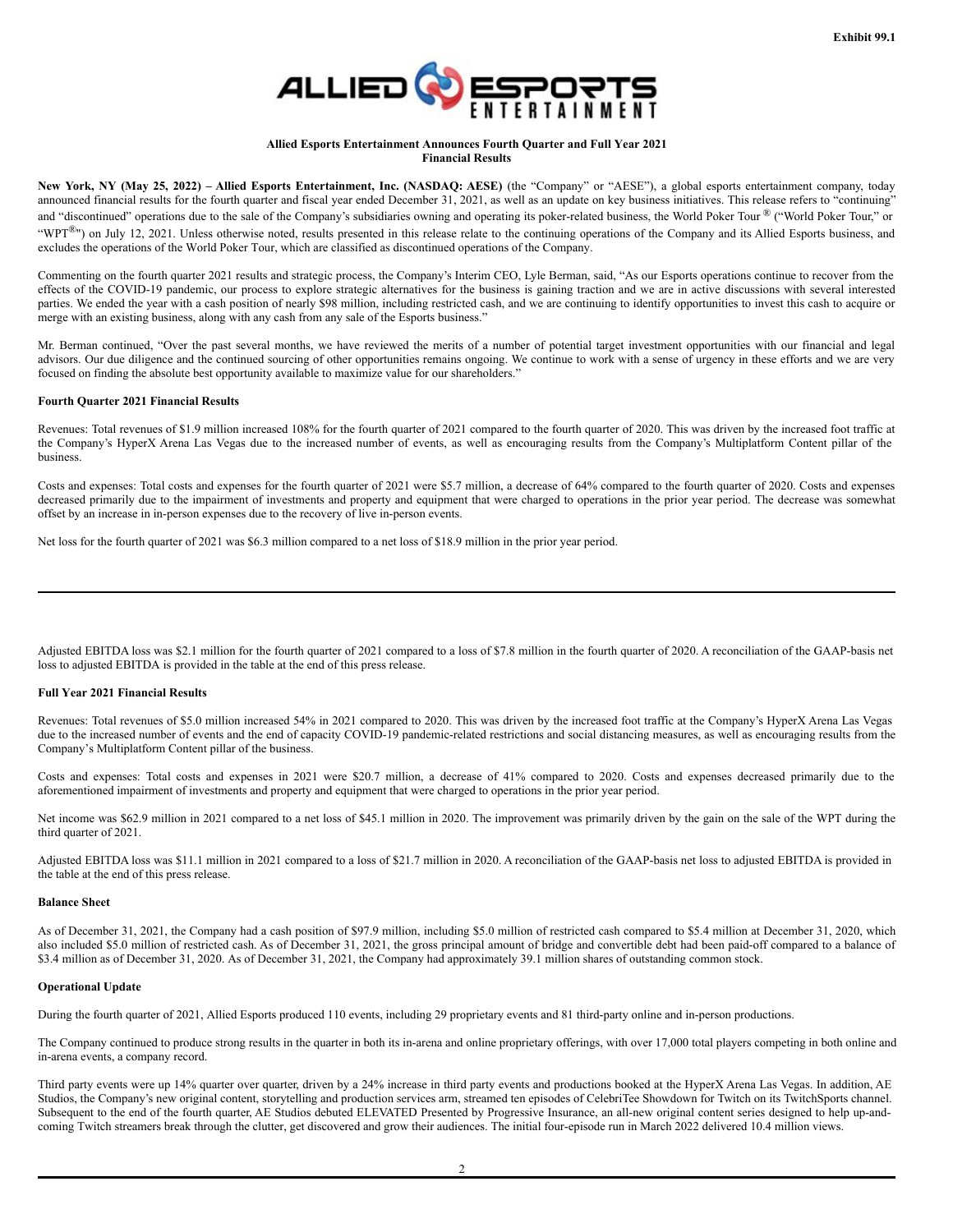The Allied Esports Trucks were active during the fourth quarter of 2021, and were deployed at the following events: eNASCAR Arcade at NASCAR Cup Series events in Talladega, Kansas City, Martinsville and Phoenix; Poznan Game Arena in Poznan, Poland and at the Cotton Bowl at AT&T Stadium in Arlington, Texas. In addition, subsequent to the end of the fourth quarter of 2021, the Company announced the renewal of their partnership with NASCAR to bring the eNASCAR Arcade on the Allied Esports Truck to 17 race weekends across the 2022 NASCAR Cup Series.

Also subsequent to the end of the fourth quarter of 2021, the Company announced that it has now joined the NFT market with the sale of its first collection on the Ethereum Blockchain, EPICBEAST. EPICBEAST NFTs leverage the recent addition of digital ownership empowered by the blockchain and its impact on developing digital communities. The Company expects to deliver utility and value to holders via access to Allied Esports-backed events and future metaverse experiences, monthly live streams, customizable merchandise and collectibles.

#### **Corporate Developments**

As previously announced, during the fourth quarter of 2021 AESE engaged The Benchmark Company, LLC to serve as the Company's exclusive financial advisor in connection with a potential business combination transaction. The Company has reviewed a number of potential target investment opportunities over the past several months, and due diligence, as well as the continued sourcing of other opportunities, remains ongoing. AESE intends to provide further updates in due course when appropriate.

Additionally, as previously announced, the Company remains in the process of exploring strategic options for the Esports business and intends to provide further updates in due course when appropriate.

# **Fourth Quarter and Full Year 2021 Conference Call**

The Company will host a conference call today at 2:00 p.m. Pacific Time / 5:00 p.m. Eastern Time to discuss its fourth quarter and full year 2021 financial results. Participants may join the conference call by dialing 1-877-407-0792 (United States) or 1-201-689-8263 (International).

A live webcast of the conference call will also be available on the Company's Investor Relations site at http://ir.alliedesportsent.com. Additionally, financial information presented on the call will be available on Allied Esports' Investor Relations site. For those unable to participate in the conference call, a telephonic replay of the call will also be available shortly after the completion of the call, until 11:59 p.m. ET on Wednesday, June 8, 2022, by dialing 1-844-512-2921 (United States) or 1-412-317-6671 (International) and entering the replay pin number: 13730215.

#### **About Allied Esports Entertainment**

Allied Esports Entertainment, Inc. (NASDAQ: AESE) is a global esports entertainment venture dedicated to providing transformative live experiences, multiplatform content and interactive services to audiences worldwide. For more information, visit alliedesports.gg.

| I<br>I<br>× |
|-------------|
|             |

# **Non-GAAP Financial Measures**

As a supplement to our financial measures presented in accordance with U.S. Generally Accepted Accounting Principles ("GAAP"), the Company presents certain non-GAAP measures of financial performance. These non-GAAP financial measures are not intended to be considered in isolation from, as a substitute for, or as more important than, the financial information prepared and presented in accordance with GAAP. In addition, these non-GAAP measures have limitations in that they do not reflect all of the items associated with the company's results of operations as determined in accordance with GAAP.

The Company provides net income (loss) and earnings (loss) per share in accordance with GAAP. In addition, the Company provides EBITDA (defined as GAAP net income (loss) from continuing operations before interest (income) expense, income taxes, depreciation, and amortization). The Company defines "Adjusted EBITDA" as EBITDA excluding certain non-cash charges, such as stock-based compensation, inducement expense, extinguishment losses and impairment losses, but also excluding certain nonrecurring items, such as the forgiveness of loans from the Paycheck Protection Program (PPP).

In the future, the Company may also consider whether other items should also be excluded in calculating the non-GAAP financial measures used by the Company. Management believes that the presentation of these non-GAAP financial measures provides investors with additional useful information to measure the Company's financial and operating performance. In particular, these measures facilitate comparison of our operating performance between periods and help investors to better understand the operating results of the Company by excluding certain items that may not be indicative of the Company's core business, operating results, or future outlook. Additionally, we consider quantitative and qualitative factors in assessing whether to adjust for the impact of items that may be significant or that could affect an understanding of our ongoing financial and business performance or trends. Internally, management uses these non-GAAP financial measures, along with others, in assessing the Company's operating results, measuring compliance with any applicable requirements of the Company's debt financing agreements in place at such time, as well as in planning and forecasting.

The Company's non-GAAP financial measures are not based on a comprehensive set of accounting rules or principles, and our non-GAAP definitions of the "EBITDA" and "Adjusted EBITDA" do not have a standardized meaning. Therefore, other companies may use the same or similarly named measures, but include or exclude different items, which may not provide investors a comparable view of the Company's performance in relation to other companies.

Management compensates for the limitations resulting from the exclusion of these items by considering the impact of the items separately and by considering the Company's GAAP, as well as non-GAAP, results and outlook, and by presenting the most comparable GAAP measures directly ahead of non-GAAP measures, and by providing a reconciliation that indicates and describes the adjustments made.

#### **Forward Looking Statements**

This communication contains certain forward-looking statements under federal securities laws. Forward-looking statements may include our statements regarding our goals, beliefs, strategies, objectives, plans, including product and service developments, future financial conditions, results or projections or current expectations. In some cases, you can identify forward-looking statements by terminology such as "may," "will," "should," "expect," "plan," "anticipate," "believe," "estimate," "predict," "potential," "intend" or "continue," the negative of such terms, or other comparable terminology. These statements are subject to known and unknown risks, uncertainties, assumptions and other factors that may cause actual results to be materially different from those contemplated by the forward-looking statements. These forward-looking statements are not guarantees of future performance, conditions or results, and involve a number of known and unknown risks, uncertainties, assumptions and other important factors, many of which are outside our control, that could cause actual results or outcomes to differ materially from those discussed in these forward-looking statements. Important factors, among others, that may affect actual results or outcomes include: the ability to meet Nasdaq's continued listing standards; our ability to execute on our business plan; the ability to retain key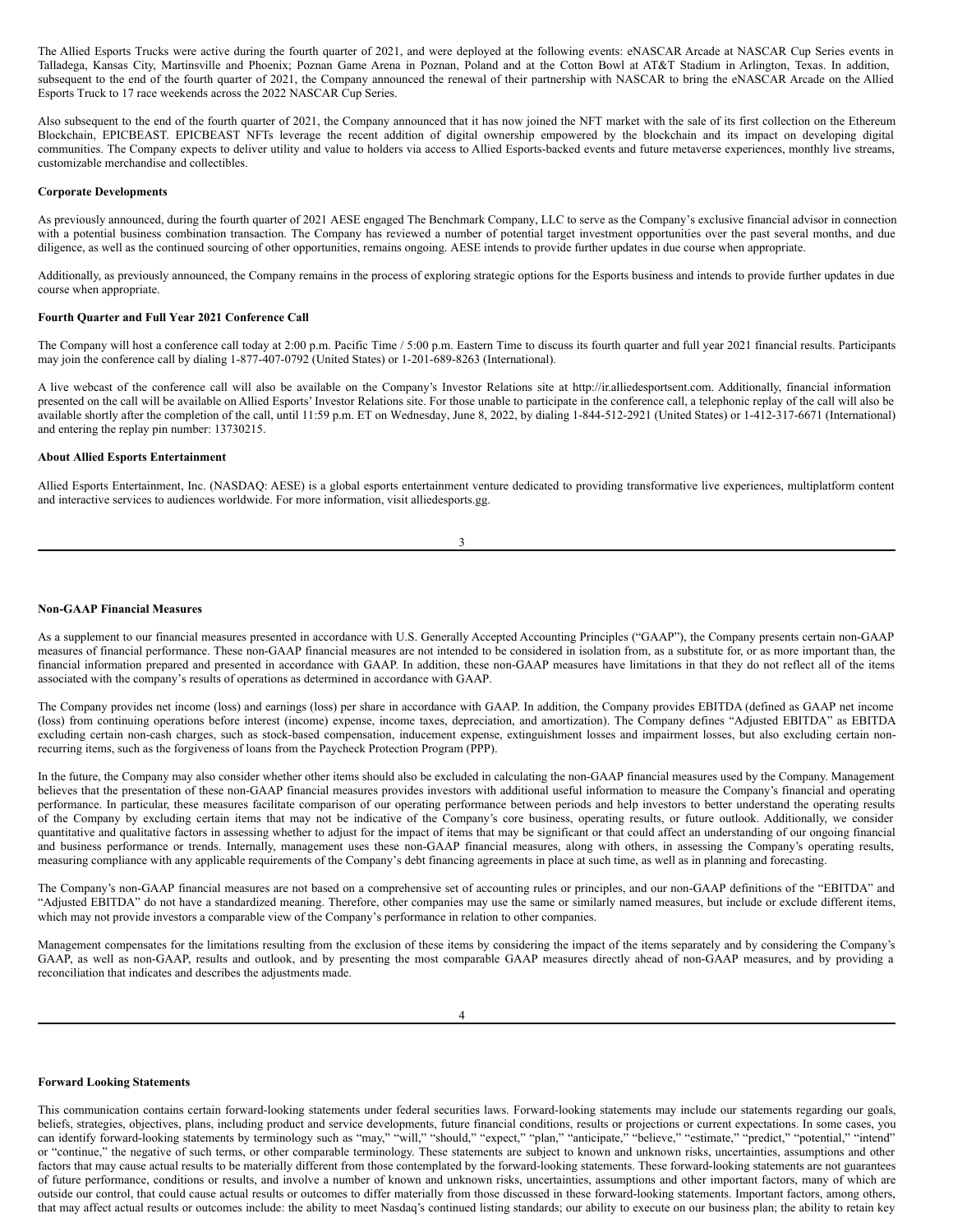<span id="page-4-0"></span>personnel; potential litigation; general economic and market conditions impacting demand for our services; a change in our plans to retain the net cash proceeds from the WPT sale transaction; our inability to enter into one or more future acquisition or strategic transactions using the net proceeds from the WPT sale transaction; and our ability, or a decision not to pursue strategic options for the esports business. You should consider the areas of risk described in connection with any forward-looking statements that may be made herein. The business and operations of AESE are subject to substantial risks, which increase the uncertainty inherent in the forward-looking statements contained in this communication. Except as required by law, we undertake no obligation to release publicly the result of any revision to these forward-looking statements that may be made to reflect events or circumstances after the date hereof or to reflect the occurrence of unanticipated events. Further information on potential factors that could affect our business and results is described under "Item 1A. Risk Factors" in our Annual Report on Form 10-K for the year ended December 31, 2021, as filed with the SEC on or about May 25, 2022, as well as subsequent reports we file with the SEC. Readers are also urged to carefully review and consider the various disclosures we made in such Annual Report on Form 10-K and in subsequent reports with the SEC.

# **Investor Contact:**

Lasse Glassen Addo Investor Relations lglassen@addo.com 424-238-6249

# **Media Contact:**

Brian Fisher Allied Esports Entertainment brian@alliedesports.com

5

# **Allied Esports Entertainment, Inc. and Subsidiaries Condensed Consolidated Balance Sheets**

|                                                                                                                             | December 31, |                |              |                 |
|-----------------------------------------------------------------------------------------------------------------------------|--------------|----------------|--------------|-----------------|
|                                                                                                                             |              | 2021           |              | 2020            |
| Assets                                                                                                                      |              |                |              |                 |
| <b>Current Assets</b>                                                                                                       |              |                |              |                 |
| Cash                                                                                                                        | $\mathbb{S}$ | 92,887,030     | $\mathbb{S}$ | 424,223         |
| Accounts receivable                                                                                                         |              | 389,040        |              | 271,142         |
| Prepaid expenses and other current assets                                                                                   |              | 984,777        |              | 909,766         |
| Assets of discontinued operations                                                                                           |              |                |              | 45, 363, 817    |
| <b>Total Current Assets</b>                                                                                                 |              | 94,260,847     |              | 46,968,948      |
| Restricted cash                                                                                                             |              | 5,000,000      |              | 5,000,000       |
| Property and equipment, net                                                                                                 |              | 6,136,893      |              | 9,275,729       |
| Intangible assets, net                                                                                                      |              | 26,827         |              | 30,818          |
| Deposits                                                                                                                    |              | 379,105        |              | 625,000         |
| <b>Total Assets</b>                                                                                                         |              | 105,803,672    | \$           | 61,900,495      |
| <b>Liabilities and Stockholders' Equity</b>                                                                                 |              |                |              |                 |
| <b>Current Liabilities</b>                                                                                                  |              |                |              |                 |
| Accounts payable                                                                                                            | $\mathbb{S}$ | 341.161        | $\mathbb{S}$ | 901,353         |
| Accrued expenses and other current liabilities                                                                              |              | 2,966,245      |              | 1,987,017       |
| Accrued expenses - related party                                                                                            |              | 1,800,000      |              |                 |
| Accrued interest, current portion                                                                                           |              |                |              | 152,899         |
| Due to affiliates                                                                                                           |              |                |              | 9,433,975       |
| Deferred revenue                                                                                                            |              | 141,825        |              | 57.018          |
| Bridge note payable                                                                                                         |              |                |              | 1,421,096       |
| Convertible debt, curent portion                                                                                            |              |                |              | 1,000,000       |
| Convertible debt, related party, current portion                                                                            |              |                |              | 1,000,000       |
| Loans payable, current portion                                                                                              |              | $\overline{a}$ |              | 539,055         |
| Liabilities of discontinued operations                                                                                      |              |                |              | 9,169,247       |
| <b>Total Current Liabilities</b>                                                                                            |              | 5,249,231      |              | 25,661,660      |
| Deferred rent                                                                                                               |              | 1,907,634      |              | 1,693,066       |
| Accrued interest, non-current portion                                                                                       |              |                |              | 193,939         |
| Convertible debt, net of discount, non-current portion                                                                      |              | $\overline{a}$ |              | 578,172         |
| Loans payable, non-current portion                                                                                          |              |                |              | 368,074         |
| <b>Total Liabilities</b>                                                                                                    |              | 7,156,865      |              | 28.494.911      |
| Commitments and Contingencies                                                                                               |              |                |              |                 |
| Stockholders' Equity                                                                                                        |              |                |              |                 |
| Preferred stock, \$0.0001 par value, 1,000,000 shares authorized, none issued and outstanding                               |              |                |              |                 |
| Common stock, \$0.0001 par value; 100,000,000 shares authorized, 39,116,907 and 38,506,844 shares issued and outstanding at |              |                |              |                 |
| December 31, 2021 and 2020, respectively                                                                                    |              | 3,912          |              | 3,851           |
| Additional paid in capital                                                                                                  |              | 197,784,972    |              | 195,488,181     |
| Accumulated deficit                                                                                                         |              | (99, 411, 683) |              | (162, 277, 414) |
| Accumulated other comprehensive income                                                                                      |              | 269,606        |              | 190,966         |
| Total Stockholders' Equity                                                                                                  |              | 98,646,807     |              | 33,405,584      |
| Total Liabilities and Stockholders' Equity                                                                                  | S            | 105,803,672    | \$           | 61,900,495      |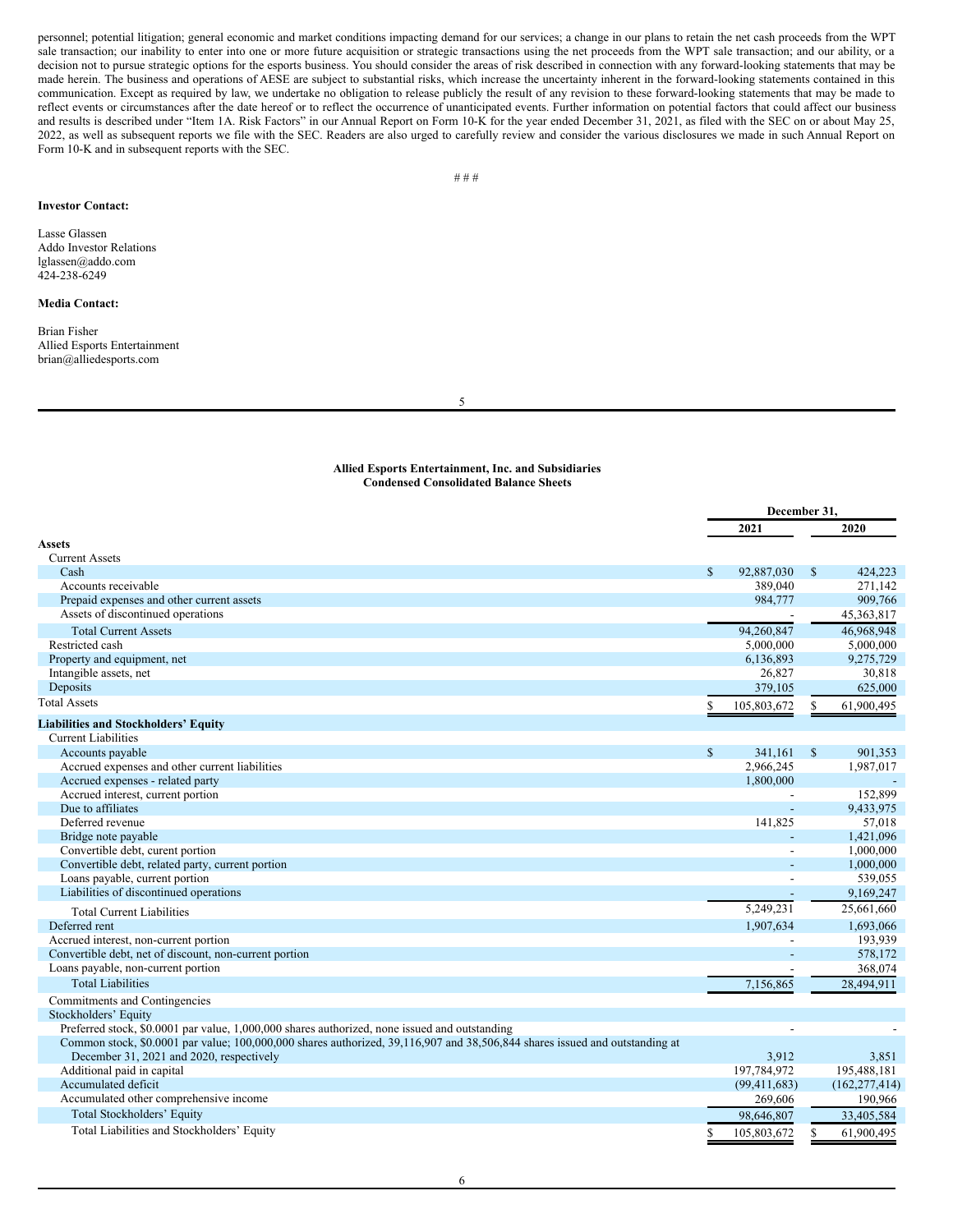# **Allied Esports Entertainment, Inc. and Subsidiaries Condensed Consolidated Statements of Operations and Comprehensive Loss**

|                                                                    |              | <b>For the Three Months Ended</b><br>December 31, |              |                | <b>For the Years Ended</b><br>December 31, |                |              |                |  |
|--------------------------------------------------------------------|--------------|---------------------------------------------------|--------------|----------------|--------------------------------------------|----------------|--------------|----------------|--|
|                                                                    |              | 2021                                              |              | 2020           |                                            | 2021           |              | 2020           |  |
| <b>Revenues:</b>                                                   |              |                                                   |              |                |                                            |                |              |                |  |
| In-person                                                          | S            | 1,573,478                                         | $\mathbb{S}$ | 714,228        | $\mathbb{S}$                               | 4,201,259      | $\mathbb{S}$ | 2,988,363      |  |
| Multiplatform content                                              |              | 371,097                                           |              | 221,491        |                                            | 754,781        |              | 222,442        |  |
| <b>Total Revenues</b>                                              |              | 1,944,575                                         |              | 935,719        |                                            | 4,956,040      |              | 3,210,805      |  |
| <b>Costs and Expenses:</b>                                         |              |                                                   |              |                |                                            |                |              |                |  |
| In-person (exclusive of depreciation and amortization)             |              | 1,245,776                                         |              | 673,684        |                                            | 3,688,527      |              | 2,808,648      |  |
| Multiplatform content (exclusive of depreciation and amortization) |              | 172,465                                           |              | 54,256         |                                            | 386,723        |              | 54.256         |  |
| Online operating expenses                                          |              | 68,388                                            |              | 37,725         |                                            | 202,396        |              | 186,702        |  |
| Selling and marketing expenses                                     |              | 77,989                                            |              | 74,888         |                                            | 294,417        |              | 259,892        |  |
| General and administrative expenses                                |              | 3,325,151                                         |              | 3,514,616      |                                            | 12,850,567     |              | 16,283,617     |  |
| Depreciation and amortization                                      |              | 809,955                                           |              | 894,473        |                                            | 3,305,895      |              | 3,609,480      |  |
| Impairment of investment in ESA                                    |              |                                                   |              | 5,000,000      |                                            |                |              | 6,138,631      |  |
| Impairment of property and equipment                               |              |                                                   |              | 5,595,557      |                                            |                |              | 5,595,557      |  |
| <b>Total Costs and Expenses</b>                                    |              | 5,699,724                                         |              | 15,845,199     |                                            | 20,728,525     |              | 34,936,783     |  |
| <b>Loss From Operations</b>                                        |              | (3,755,149)                                       |              | (14,909,480)   |                                            | (15, 772, 485) |              | (31, 725, 978) |  |
| <b>Other Income (Expense):</b>                                     |              |                                                   |              |                |                                            |                |              |                |  |
| Gain on forgiveness of PPP loans and interest                      |              |                                                   |              |                |                                            | 912,475        |              |                |  |
| Other income (expense), net                                        |              | (496)                                             |              | 181,447        |                                            | 68,917         |              | 176,015        |  |
| Conversion inducement expense                                      |              |                                                   |              |                |                                            | $\overline{a}$ |              | (5,247,531)    |  |
| Extinguishment loss on acceleration of debt redemption             |              |                                                   |              | (1,704,493)    |                                            |                |              | (3,438,261)    |  |
| Interest expense                                                   |              | 659                                               |              | (2,515,059)    |                                            | (268, 752)     |              | (5,548,583)    |  |
| Total Other Income (Expense)                                       |              | 163                                               |              | (4,038,105)    |                                            | 712,640        |              | (14,058,360)   |  |
| Loss from continuing operations                                    |              | (3,754,986)                                       |              | (18, 947, 585) |                                            | (15,059,845)   |              | (45, 784, 338) |  |
| (Loss) income from discontinued operations, net of tax provision:  |              |                                                   |              |                |                                            |                |              |                |  |
| (Loss) income from discontinued operations before the sale of WPT  |              |                                                   |              | 94,830         |                                            | 66,741         |              | 725,508        |  |
| Gain on sale of WPT                                                |              | (2,570,894)                                       |              |                |                                            | 77,858,835     |              |                |  |
| <b>Income from discontinued operations</b>                         |              | (2,570,894)                                       |              | 94,830         |                                            | 77,925,576     |              | 725,508        |  |
| Net income (loss)                                                  |              | (6,325,880)                                       | $\mathbb{S}$ | (18, 852, 755) | <sup>\$</sup>                              | 62,865,731     | \$           | (45,058,830)   |  |
| Basic and Diluted Net (Loss) Income per Common Share               |              |                                                   |              |                |                                            |                |              |                |  |
| Continuing operations                                              |              |                                                   |              |                |                                            |                |              |                |  |
|                                                                    |              | (0.10)                                            |              | (0.54)         |                                            | (0.39)         |              | (1.60)         |  |
| Discontinued operations, net of tax                                |              | (0.07)                                            | \$           | 0.00           |                                            | 2.00           |              | 0.03           |  |
| <b>Weighted Average Number of Common Shares Outstanding:</b>       |              |                                                   |              |                |                                            |                |              |                |  |
| <b>Basic</b>                                                       |              | 39,036,907                                        |              | 35,168,132     |                                            | 39,004,317     |              | 28,687,361     |  |
| Diluted                                                            |              | 39,036,907                                        |              | 35,168,132     |                                            | 39,004,317     |              | 28,687,361     |  |
| <b>Comprehensive Loss</b>                                          |              |                                                   |              |                |                                            |                |              |                |  |
| <b>Net Income (Loss)</b>                                           | $\mathbb{S}$ | (6,325,880)                                       | S            | (18, 852, 755) | -S                                         | 62,865,731     | <b>S</b>     | (45,058,830)   |  |
| Other comprehensive (loss) income:                                 |              |                                                   |              |                |                                            |                |              |                |  |
| Foreign currency translation adjustments                           |              | 43,151                                            |              | 9,241          |                                            | 78,640         |              | 54,789         |  |
| <b>Total Comprehensive Income (Loss)</b>                           |              | 74,280,563                                        |              | (6,503,519)    | \$                                         | 62,944,371     |              | (45,004,041)   |  |
|                                                                    |              |                                                   |              |                |                                            |                |              |                |  |
|                                                                    |              |                                                   |              |                |                                            |                |              |                |  |

# **RECONCILIATION OF GAAP NET LOSS FROM CONTINUING OPERATIONS TO ADJUSTED EBITDA**

EBITDA and Adjusted EBITDA are non-GAAP financial measures and should not be considered as a substitute for net income (loss), operating income (loss) or any other performance measure derived in accordance with United States generally accepted accounting principles ("GAAP") or as an alternative to net cash provided by operating activities as a measure of AESE's profitability or liquidity. AESE's management believes EBITDA and Adjusted EBITDA are useful because they allow external users of its financial statements, such as industry analysts, investors, lenders and rating agencies, to more effectively evaluate its operating performance, compare the results of its operations from period to period and against AESE's peers without regard to AESE's financing methods, hedging positions or capital structure and because it highlights trends in AESE's business that may not otherwise be apparent when relying solely on GAAP measures. AESE presents EBITDA and Adjusted EBITDA because it believes EBITDA and Adjusted EBITDA are important supplemental measures of its performance that are frequently used by others in evaluating companies in its industry. Because EBITDA and Adjusted EBITDA exclude some, but not all, items that affect net income (loss) and may vary among companies, the EBITDA and Adjusted EBITDA AESE presents may not be comparable to similarly titled measures of other companies. AESE defines EBITDA as earnings before interest, income taxes, depreciation and amortization of intangibles. AESE defines Adjusted EBITDA as EBITDA excluding stock-based compensation, gain on forgiveness of PPP loans, transaction costs and other charges relate to sale of WPT, impairment losses, conversion inducement expenses and extinguishment losses.

7

The following table presents a reconciliation of EBITDA and Adjusted EBITDA from net loss, AESE's most directly comparable financial measure calculated and presented in accordance with GAAP.

|                                     | <b>Three Months Ended</b><br>December 31. |                          |  |                          | <b>Years Ended</b><br>December 31. |              |      |                |  |
|-------------------------------------|-------------------------------------------|--------------------------|--|--------------------------|------------------------------------|--------------|------|----------------|--|
|                                     | 2021<br>2020                              |                          |  | 2021                     |                                    |              | 2020 |                |  |
| <b>Continuing operations</b>        |                                           |                          |  |                          |                                    |              |      |                |  |
| Net loss from continuing operations |                                           | (3,754,986)              |  | (18.947, 585)            |                                    | (15,059,845) |      | (45, 784, 338) |  |
| Interest expense, net               |                                           | 659                      |  | (2,515,059)              |                                    | (268, 752)   |      | (5,548,583)    |  |
| Federal, state, and foreign taxes   |                                           | $\overline{\phantom{a}}$ |  | $\overline{\phantom{a}}$ |                                    | (48, 400)    |      | 167,410        |  |
| Depreciation and amortization       |                                           | 809,955                  |  | 894,473                  |                                    | 3,305,895    |      | 3,609,480      |  |